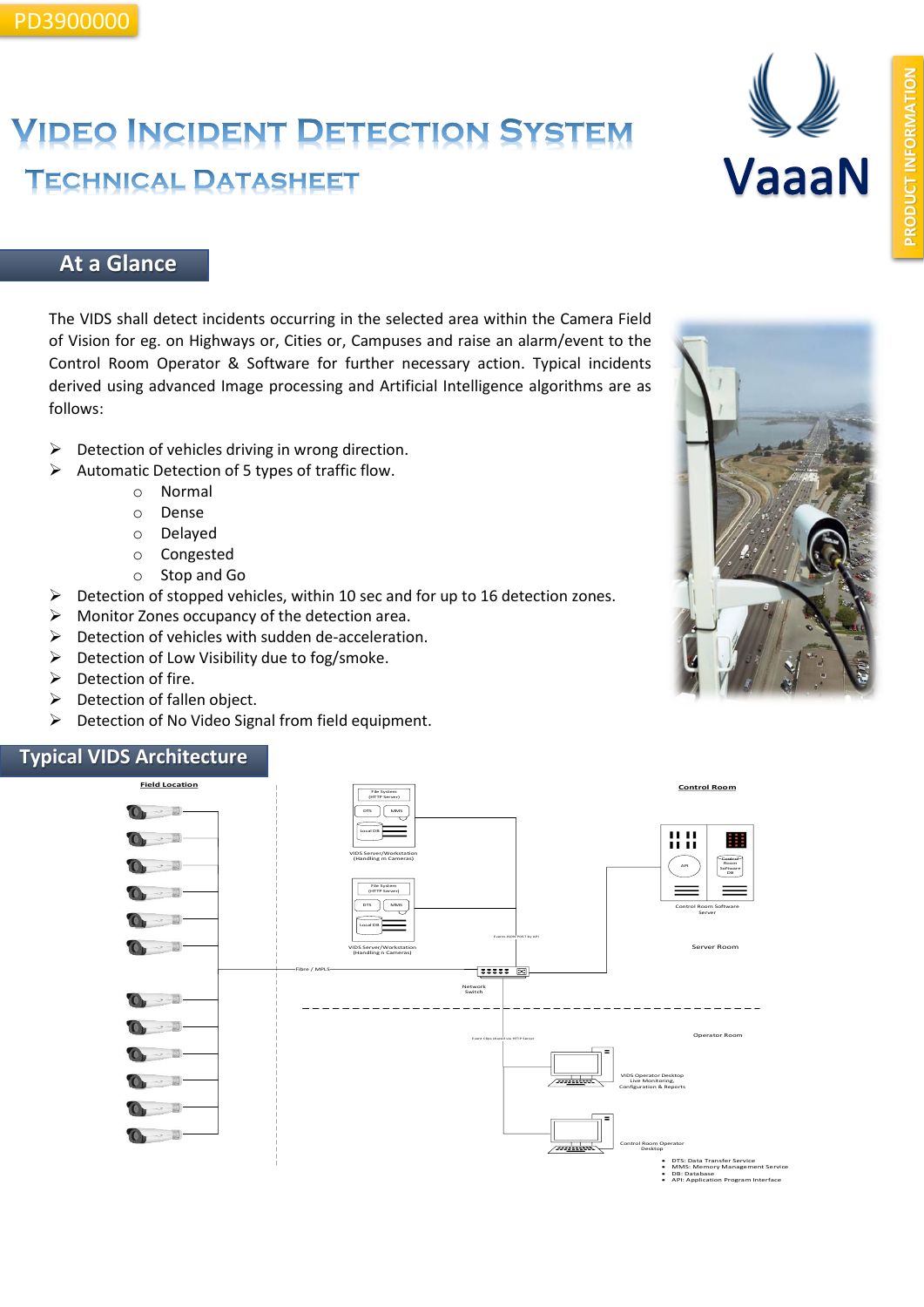#### **VIDS Camera (Typical Specifications):**

| SNo.           | <b>Parameter</b>          | <b>Specifications</b>                                      |
|----------------|---------------------------|------------------------------------------------------------|
| $\mathbf{1}$   | Sensor                    | 1/1.8", 2 megapixel, progressive scan, CMOS                |
| $\overline{2}$ | Lens                      | 6.5 ~ 143mm, AF automatic focusing and motorized zoom lens |
| 3              | Angle of view (H)         | $59^{\circ}$ ~ 3° (H); 34.6° ~ 1.6° (V); 72.6° ~ 3.6° (O)  |
| 4              | Shutter                   | Auto/Manual, $1 \approx 1/100000$ s                        |
| 5              | Minimum Illumination      | Color: 0.0005 Lux (F1.5, AGC ON); 0 Lux with IR            |
| 6              | Iris                      | Auto/Manual, F1.5 ~ F3.4, DC-Iris                          |
| $\overline{7}$ | Day/Night                 | IR-cut filter with auto switch (ICR)                       |
| 8              | IR Range                  | up to 200m (656ft) IR range                                |
| 9              | <b>WDR</b>                | >120dB                                                     |
| 10             | Video Compression         | Ultra 265, H.265, H.264, MJPEG                             |
| 11             | <b>Frame Rate</b>         | Main Stream: 2MP (1920*1080), > 60 fps                     |
| 12             | HLC / BLC                 | Should be supported                                        |
| 13             | Compatible Integration    | ONVIF (Profile S, Profile G, Profile T), API               |
| 14             | Network                   | 1 RJ45 10M/100M Base-TX Ethernet                           |
| 15             | Power                     | AC 24V±25%, Max 21W, -P: PoE (IEEE 802.3at)                |
| 16             | Environmental             | -40°C ~ 60°C (-40°F ~ 140°F), Humidity: $\leq$ 95% RH      |
| 17             | <b>Ingress Protection</b> | <b>IP67</b>                                                |

**VIDS Processing Unit:** The compute requirement of VIDS Processing Unit at Control Centre is required to be optimally scaled as per number of Camera's/Locations it is required to handle. A typical VIDS Processing Unit for handling approximately 6 Video streams is as follows.

| SNo. | <b>Parameter</b>        | <b>Specifications</b>                                                                                                |
|------|-------------------------|----------------------------------------------------------------------------------------------------------------------|
|      | Processor               | Intel Xeon Processor W-2295 18C 3.0GHz                                                                               |
| C.   | <b>Operating System</b> | Ubuntu Linux 18.04                                                                                                   |
| 3    | Memory                  | 32GB 2x16GB DDR4 2933MHz RDIMM ECC Memory                                                                            |
| 4    | Graphics                | Nvidia Quadro RTX5000 16GB                                                                                           |
| 5    | Storage                 | 3.5" 8TB 7200rpm SATA Enterprise Hard Drive                                                                          |
| 6    | I/O Ports               | USB 3.1 Gen 1 Type A (6); Serial (1); RJ45 Network (1); PS2 (2); Audio<br>Line out (1); Audio Line in/Microphone (1) |